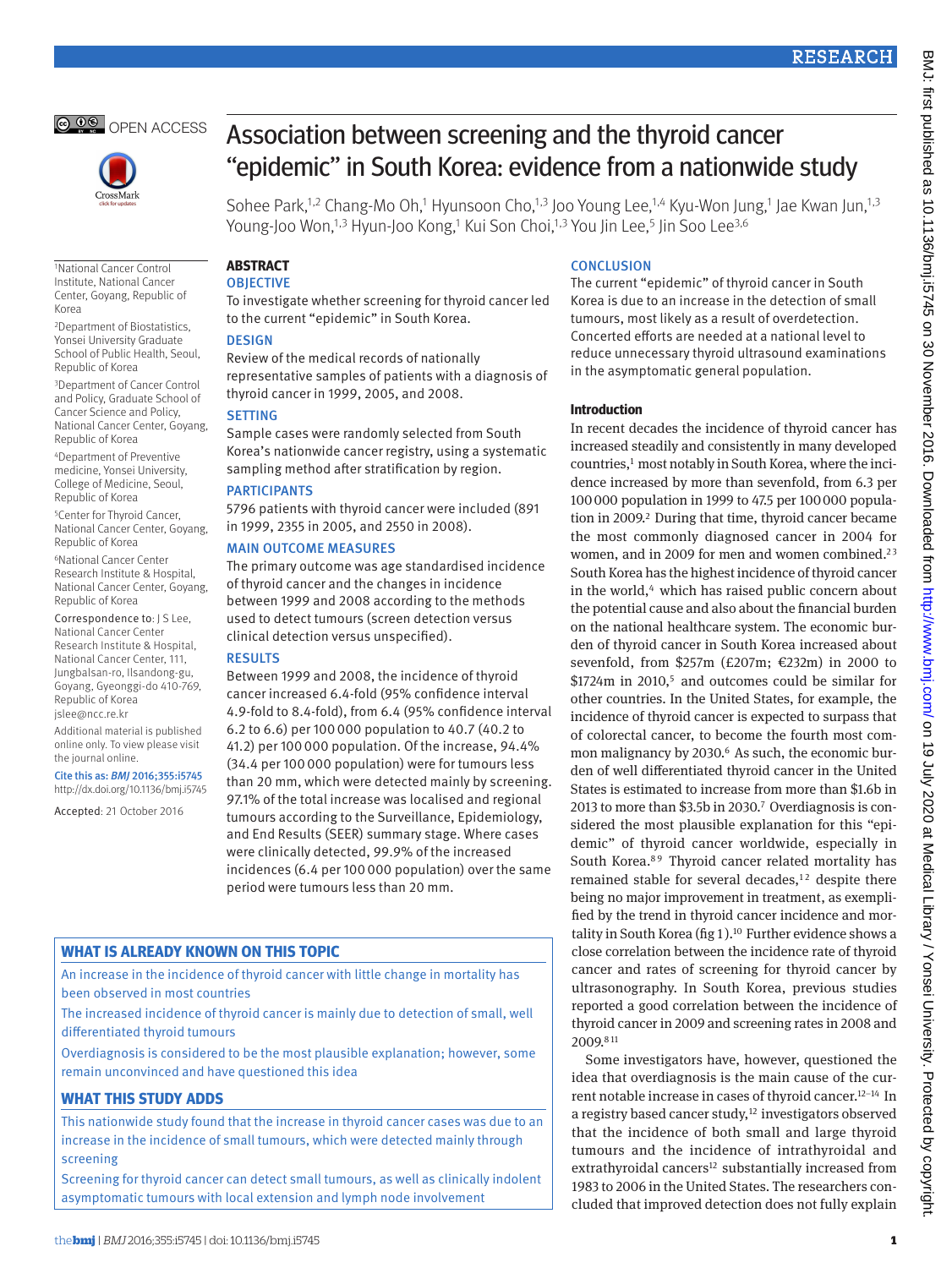

Fig 1 | Trends in incidence of and mortality from thyroid cancer in South Korea, 1999–2012. The age standardised rates use Segi's world standard population

the rising incidence of thyroid cancer.12 In Australia, an increase in thyroid cancer at early and advanced stages was observed across a range of sociodemographic groups.13 Furthermore, there were no substantial differences in tumour size, invasion, lymph node involvement, or distant metastasis between incidentally and non-incidentally diagnosed thyroid cancers in the United States.14 In this nationwide epidemiological study we investigated the recent increase in cases of thyroid cancer in relation to the methods used to detect tumours.

#### **Methods**

To investigate the reasons for the rapid increase in incidence of thyroid cancer in South Korea, in 2010 the Korea Central Cancer Registry conducted National Epidemiologic Survey of Thyroid cancer (NEST), which was designed to collect a representative sample of people with a diagnosis of thyroid cancer in 1999, 2005, or 2008. The study methods have been described previously,15 and the dataset is available on request (http:// kccrsurvey.cancer.go.kr/index.do).

We selected the study population from the registry database of all registered patients with thyroid cancer (3342 in 1999, 12659 in 2005, and 26890 in 2008). To do this, we used a two stage sampling method. Firstly, we used a probability-proportional-to-size method that was stratified by region in a given year to select 24 hospitals. Then we used a systematic sampling method to randomly select cases within each hospital. The number of cases diagnosed in 1999 and 2005 was smaller than in 2008, thus we applied different sampling proportions for each study year (33% in 1999, 22% in 2005, and 11% in 2008).

Using a predesigned data collection form, we collected basic personal variables from medical records. These included age and sex, and tumour related variables, such as tumour size, histological type, status of nodal and distant metastases, tumour stage (American Joint Committee on Cancer, cancer staging manual, sixth edition,<sup>16</sup> Surveillance, Epidemiology, and End Results (SEER) summary staging manual<sup>17</sup>), and the way in which the tumour was detected. The SEER summary stage grouped thyroid cancers into three major categories—localised, regional, and distant.

The regional stage includes regional by direct extension only, only regional lymph nodes involved, and regional by both direct extension and regional lymph node involvement.17

In our study, we further categorised the regional stage into five subgroups according to lymph node involvement (yes or no) and the degree of extrathyroidal extension (none, minimal, or gross).<sup>1618</sup> The way in which a tumour was detected was classified as screen detected (through cancer screening as recorded in medical records), clinically detected (by investigation of symptoms associated with thyroid disease, including thyroid cancer), and unspecified (or unknown). The histological subtypes of thyroid cancer were classified according to the *International Classification of Diseases for Oncology*, third edition<sup>19</sup> as papillary carcinoma, medullary carcinoma, follicular carcinoma, anaplastic carcinoma, and others.20

Of 6846 patients selected at the first stage (1103 in 1999, 2785 in 2005, and 2958 in 2008), we excluded 1050 cases from the final analysis. These included 960 cases where the hospital refused to disclose medical records, and 90 cases with insufficient data in the medical records. Overall, 5796 patients were included in this study (891 in 1999, 2355 in 2005, and 2550 in 2008). To check whether the database of the National Epidemiologic Survey of Thyroid Cancer was comparable with the National Cancer Incidence Database, we compared the age and sex distribution (see supplementary table 1) and the estimated age standardised incidence of thyroid cancer (see supplementary table 2). The results from the two surveys were comparable for each given year.

#### Statistical analysis

We estimated the age standardised incidence rate of thyroid cancer for the three methods of tumours detection (screen versus clinical versus unspecified) by tumour size and SEER summary stage, for 1999, 2005, and 2008. To estimate the age standardised incidence of thyroid cancer, we calculated a weighted frequency for each five year age group for each study year, and then divided the weighted frequency by the corresponding mid-year population. The age standardised incidence rate was estimated using the weights for the proportions of corresponding five year age groups in the world standard (using Segi's standard population).<sup>21</sup> The 95% confidence interval was calculated per 100000 population (assuming that a Poisson distribution is appropriate). We calculated the absolute differences in the incidence of thyroid cancer according to the method of tumour detection by tumour size, SEER summary stage, and the American Joint Committee on Cancer stage between 1999 and 2008.

The baseline characteristics are presented as means with standard deviations or numbers (percentages), by year of detection. We used one way analysis of variance to compare the differences in continuous variables by year and a  $\chi^2$ test to compare the differences in categorical variables by year. P values of less than 0.05 were considered statistically significant. All statistical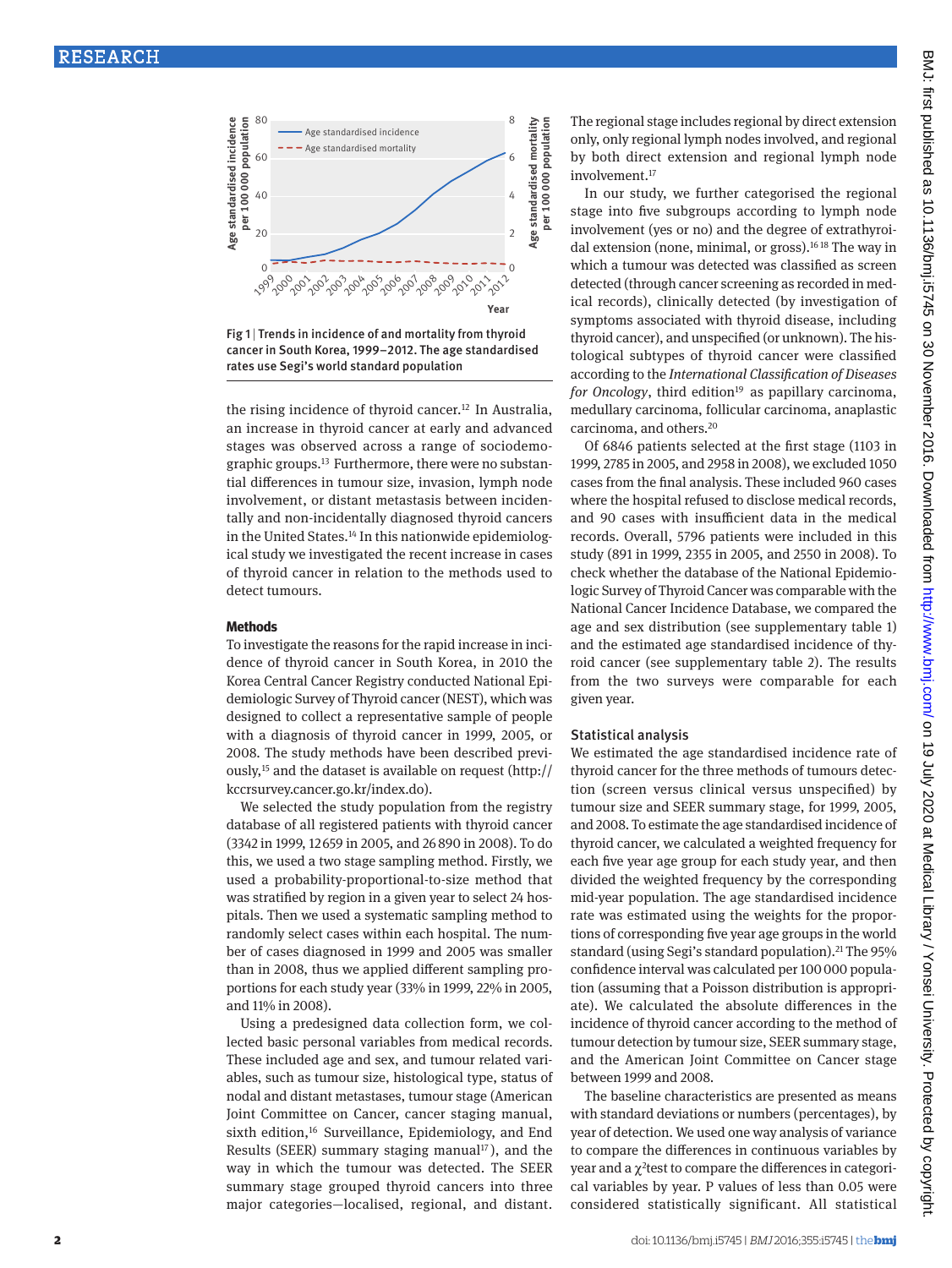analyses were performed using Stata 12.0 (StataCorp LP, TX) and SAS 9.3 (SAS Institute, Cary, NC).

#### Patient involvement

This study is a retrospective medical chart review of patients selected from the national cancer registry database. There was no direct contact with patients or individuals. No patients were involved in setting the research questions or the outcome measures, nor were

#### Table 1 | Characteristics of study population. Values are numbers (percentages) unless stated otherwise

| <b>Variables</b><br><b>Total</b><br>1999<br>2005<br>2008<br>P value <sup>*</sup><br>Overall<br>5796<br>891<br>2355<br>2550<br>46.0 (14.3)<br>Mean (SD) age (years)<br>46.9 (12.4)<br>47.3(12.5)<br>46.8 (11.6)<br>0.03<br>Mean (SD) tumour size (mm)<br>13.3(11.7)<br>10.5(9.0)<br>21.5(15.9)<br>13.6(11.1)<br>< 0.01<br>Sex:<br>0.01<br>898 (15.5)<br>136 (15.3)<br>328 (13.9)<br>434 (17.0)<br>Men<br>Women<br>4898 (84.5)<br>755 (84.7)<br>2027 (86.1)<br>2116 (83.0)<br>Methods of detectiont:<br>< 0.01<br>2655 (45.8)<br>134 (15.0)<br>1090 (46.3)<br>1431 (56.1)<br>Screening<br>Clinical<br>1784 (30.8)<br>447 (50.2)<br>773 (32.8)<br>564 (22.1)<br>Unspecified<br>1357 (23.4)<br>310 (34.8)<br>492 (20.9)<br>555 (21.8)<br>Histological type‡:<br>< 0.01<br>Follicular carcinoma<br>173(3.0)<br>62(7.0)<br>66(2.8)<br>45(1.8)<br>Papillary carcinoma<br>5500 (94.9)<br>779 (87.4)<br>2243 (95.2)<br>2478 (97.2)<br>Medullary carcinoma<br>43(0.7)<br>13(1.4)<br>19(0.8)<br>11(0.4)<br>Anaplastic carcinoma<br>26(0.5)<br>15(1.7)<br>6(0.3)<br>5(0.2)<br>Other<br>54 (0.9)<br>22(2.5)<br>21(0.9)<br>11(0.4)<br>Regional lymph node involvement:<br>< 0.01<br>No<br>2466 (42.6)<br>268(30.1)<br>1012 (43.0)<br>1186 (46.5)<br>Yes<br>2047 (35.3)<br>319 (35.8)<br>799 (33.9)<br>929 (36.4)<br>Unknown<br>1283 (22.1)<br>304 (34.1)<br>544 (23.1)<br>435 (17.1)<br>Distant metastasis:<br>< 0.01<br>No<br>5380 (92.8)<br>774 (86.9)<br>2196 (93.3)<br>2410 (94.5)<br>Yes<br>34(0.6)<br>15(1.7)<br>14(0.6)<br>5(0.2)<br>382 (6.6)<br>102 (11.4)<br>145(6.1)<br>135(5.3)<br>Unknown<br>Extrathyroidal extension:<br>< 0.01<br>No<br>2783 (48.0)<br>397 (44.5)<br>1194 (50.7)<br>1192 (46.7)<br>Yes<br>2593 (44.7)<br>357 (40.1)<br>993 (42.2)<br>1243 (48.8)<br>Unknown<br>137 (15.4)<br>168(7.1)<br>420 (7.3)<br>115(4.5)<br>< 0.01<br>Focality:<br>Unifocal<br>3810 (66.7)<br>1703 (66.8)<br>554 (62.2)<br>1553 (65.9)<br>Multifocal<br>1697 (29.3)<br>689 (29.3)<br>234 (26.3)<br>774 (30.3)<br>Unknown<br>73 (2.9)<br>289(5.0)<br>103 (11.5)<br>113(4.8)<br>American Joint Committee on<br>< 0.01<br>Cancer stage:<br>3038 (52.4)<br>428 (48.0)<br>1361 (53.3)<br>$\overline{\phantom{a}}$<br>1249 (53.0)<br>$\parallel$<br>49 (0.9)<br>14(1.6)<br>23(1.0)<br>12(0.5)<br>$\mathbf{III}$<br>1036 (17.9)<br>97 (10.9)<br>373 (15.8)<br>566 (22.2)<br>$\mathsf{IV}$<br>426 (7.3)<br>101(11.3)<br>178(7.6)<br>147(5.8)<br>Unknown<br>1247 (21.5)<br>251 (28.2)<br>532 (22.6)<br>464 (18.2)<br>SEER summary stage:<br>< 0.01<br>Localised<br>2125 (36.6)<br>302 (33.9)<br>919 (39.0)<br>904 (35.5)<br>3176 (54.8)<br>Regional<br>425 (47.7)<br>1243 (52.8)<br>1508 (59.1)<br>126(2.2)<br>48(5.4)<br>45(1.9)<br>33(1.3)<br>Distant<br>369 (6.4)<br>148(6.3)<br>105(4.1)<br>Unknown<br>116 (13.0) |  | Year |  |  |
|-----------------------------------------------------------------------------------------------------------------------------------------------------------------------------------------------------------------------------------------------------------------------------------------------------------------------------------------------------------------------------------------------------------------------------------------------------------------------------------------------------------------------------------------------------------------------------------------------------------------------------------------------------------------------------------------------------------------------------------------------------------------------------------------------------------------------------------------------------------------------------------------------------------------------------------------------------------------------------------------------------------------------------------------------------------------------------------------------------------------------------------------------------------------------------------------------------------------------------------------------------------------------------------------------------------------------------------------------------------------------------------------------------------------------------------------------------------------------------------------------------------------------------------------------------------------------------------------------------------------------------------------------------------------------------------------------------------------------------------------------------------------------------------------------------------------------------------------------------------------------------------------------------------------------------------------------------------------------------------------------------------------------------------------------------------------------------------------------------------------------------------------------------------------------------------------------------------------------------------------------------------------------------------------------------------------------------------------------------------------------------------------------------------------------------------------------------------------------------------------------------------------------------------------------------------------------------------------------------------------------------------------------------------------------------------------------------------------------------------------------------------------------------------------------------|--|------|--|--|
|                                                                                                                                                                                                                                                                                                                                                                                                                                                                                                                                                                                                                                                                                                                                                                                                                                                                                                                                                                                                                                                                                                                                                                                                                                                                                                                                                                                                                                                                                                                                                                                                                                                                                                                                                                                                                                                                                                                                                                                                                                                                                                                                                                                                                                                                                                                                                                                                                                                                                                                                                                                                                                                                                                                                                                                                     |  |      |  |  |
|                                                                                                                                                                                                                                                                                                                                                                                                                                                                                                                                                                                                                                                                                                                                                                                                                                                                                                                                                                                                                                                                                                                                                                                                                                                                                                                                                                                                                                                                                                                                                                                                                                                                                                                                                                                                                                                                                                                                                                                                                                                                                                                                                                                                                                                                                                                                                                                                                                                                                                                                                                                                                                                                                                                                                                                                     |  |      |  |  |
|                                                                                                                                                                                                                                                                                                                                                                                                                                                                                                                                                                                                                                                                                                                                                                                                                                                                                                                                                                                                                                                                                                                                                                                                                                                                                                                                                                                                                                                                                                                                                                                                                                                                                                                                                                                                                                                                                                                                                                                                                                                                                                                                                                                                                                                                                                                                                                                                                                                                                                                                                                                                                                                                                                                                                                                                     |  |      |  |  |
|                                                                                                                                                                                                                                                                                                                                                                                                                                                                                                                                                                                                                                                                                                                                                                                                                                                                                                                                                                                                                                                                                                                                                                                                                                                                                                                                                                                                                                                                                                                                                                                                                                                                                                                                                                                                                                                                                                                                                                                                                                                                                                                                                                                                                                                                                                                                                                                                                                                                                                                                                                                                                                                                                                                                                                                                     |  |      |  |  |
|                                                                                                                                                                                                                                                                                                                                                                                                                                                                                                                                                                                                                                                                                                                                                                                                                                                                                                                                                                                                                                                                                                                                                                                                                                                                                                                                                                                                                                                                                                                                                                                                                                                                                                                                                                                                                                                                                                                                                                                                                                                                                                                                                                                                                                                                                                                                                                                                                                                                                                                                                                                                                                                                                                                                                                                                     |  |      |  |  |
|                                                                                                                                                                                                                                                                                                                                                                                                                                                                                                                                                                                                                                                                                                                                                                                                                                                                                                                                                                                                                                                                                                                                                                                                                                                                                                                                                                                                                                                                                                                                                                                                                                                                                                                                                                                                                                                                                                                                                                                                                                                                                                                                                                                                                                                                                                                                                                                                                                                                                                                                                                                                                                                                                                                                                                                                     |  |      |  |  |
|                                                                                                                                                                                                                                                                                                                                                                                                                                                                                                                                                                                                                                                                                                                                                                                                                                                                                                                                                                                                                                                                                                                                                                                                                                                                                                                                                                                                                                                                                                                                                                                                                                                                                                                                                                                                                                                                                                                                                                                                                                                                                                                                                                                                                                                                                                                                                                                                                                                                                                                                                                                                                                                                                                                                                                                                     |  |      |  |  |
|                                                                                                                                                                                                                                                                                                                                                                                                                                                                                                                                                                                                                                                                                                                                                                                                                                                                                                                                                                                                                                                                                                                                                                                                                                                                                                                                                                                                                                                                                                                                                                                                                                                                                                                                                                                                                                                                                                                                                                                                                                                                                                                                                                                                                                                                                                                                                                                                                                                                                                                                                                                                                                                                                                                                                                                                     |  |      |  |  |
|                                                                                                                                                                                                                                                                                                                                                                                                                                                                                                                                                                                                                                                                                                                                                                                                                                                                                                                                                                                                                                                                                                                                                                                                                                                                                                                                                                                                                                                                                                                                                                                                                                                                                                                                                                                                                                                                                                                                                                                                                                                                                                                                                                                                                                                                                                                                                                                                                                                                                                                                                                                                                                                                                                                                                                                                     |  |      |  |  |
|                                                                                                                                                                                                                                                                                                                                                                                                                                                                                                                                                                                                                                                                                                                                                                                                                                                                                                                                                                                                                                                                                                                                                                                                                                                                                                                                                                                                                                                                                                                                                                                                                                                                                                                                                                                                                                                                                                                                                                                                                                                                                                                                                                                                                                                                                                                                                                                                                                                                                                                                                                                                                                                                                                                                                                                                     |  |      |  |  |
|                                                                                                                                                                                                                                                                                                                                                                                                                                                                                                                                                                                                                                                                                                                                                                                                                                                                                                                                                                                                                                                                                                                                                                                                                                                                                                                                                                                                                                                                                                                                                                                                                                                                                                                                                                                                                                                                                                                                                                                                                                                                                                                                                                                                                                                                                                                                                                                                                                                                                                                                                                                                                                                                                                                                                                                                     |  |      |  |  |
|                                                                                                                                                                                                                                                                                                                                                                                                                                                                                                                                                                                                                                                                                                                                                                                                                                                                                                                                                                                                                                                                                                                                                                                                                                                                                                                                                                                                                                                                                                                                                                                                                                                                                                                                                                                                                                                                                                                                                                                                                                                                                                                                                                                                                                                                                                                                                                                                                                                                                                                                                                                                                                                                                                                                                                                                     |  |      |  |  |
|                                                                                                                                                                                                                                                                                                                                                                                                                                                                                                                                                                                                                                                                                                                                                                                                                                                                                                                                                                                                                                                                                                                                                                                                                                                                                                                                                                                                                                                                                                                                                                                                                                                                                                                                                                                                                                                                                                                                                                                                                                                                                                                                                                                                                                                                                                                                                                                                                                                                                                                                                                                                                                                                                                                                                                                                     |  |      |  |  |
|                                                                                                                                                                                                                                                                                                                                                                                                                                                                                                                                                                                                                                                                                                                                                                                                                                                                                                                                                                                                                                                                                                                                                                                                                                                                                                                                                                                                                                                                                                                                                                                                                                                                                                                                                                                                                                                                                                                                                                                                                                                                                                                                                                                                                                                                                                                                                                                                                                                                                                                                                                                                                                                                                                                                                                                                     |  |      |  |  |
|                                                                                                                                                                                                                                                                                                                                                                                                                                                                                                                                                                                                                                                                                                                                                                                                                                                                                                                                                                                                                                                                                                                                                                                                                                                                                                                                                                                                                                                                                                                                                                                                                                                                                                                                                                                                                                                                                                                                                                                                                                                                                                                                                                                                                                                                                                                                                                                                                                                                                                                                                                                                                                                                                                                                                                                                     |  |      |  |  |
|                                                                                                                                                                                                                                                                                                                                                                                                                                                                                                                                                                                                                                                                                                                                                                                                                                                                                                                                                                                                                                                                                                                                                                                                                                                                                                                                                                                                                                                                                                                                                                                                                                                                                                                                                                                                                                                                                                                                                                                                                                                                                                                                                                                                                                                                                                                                                                                                                                                                                                                                                                                                                                                                                                                                                                                                     |  |      |  |  |
|                                                                                                                                                                                                                                                                                                                                                                                                                                                                                                                                                                                                                                                                                                                                                                                                                                                                                                                                                                                                                                                                                                                                                                                                                                                                                                                                                                                                                                                                                                                                                                                                                                                                                                                                                                                                                                                                                                                                                                                                                                                                                                                                                                                                                                                                                                                                                                                                                                                                                                                                                                                                                                                                                                                                                                                                     |  |      |  |  |
|                                                                                                                                                                                                                                                                                                                                                                                                                                                                                                                                                                                                                                                                                                                                                                                                                                                                                                                                                                                                                                                                                                                                                                                                                                                                                                                                                                                                                                                                                                                                                                                                                                                                                                                                                                                                                                                                                                                                                                                                                                                                                                                                                                                                                                                                                                                                                                                                                                                                                                                                                                                                                                                                                                                                                                                                     |  |      |  |  |
|                                                                                                                                                                                                                                                                                                                                                                                                                                                                                                                                                                                                                                                                                                                                                                                                                                                                                                                                                                                                                                                                                                                                                                                                                                                                                                                                                                                                                                                                                                                                                                                                                                                                                                                                                                                                                                                                                                                                                                                                                                                                                                                                                                                                                                                                                                                                                                                                                                                                                                                                                                                                                                                                                                                                                                                                     |  |      |  |  |
|                                                                                                                                                                                                                                                                                                                                                                                                                                                                                                                                                                                                                                                                                                                                                                                                                                                                                                                                                                                                                                                                                                                                                                                                                                                                                                                                                                                                                                                                                                                                                                                                                                                                                                                                                                                                                                                                                                                                                                                                                                                                                                                                                                                                                                                                                                                                                                                                                                                                                                                                                                                                                                                                                                                                                                                                     |  |      |  |  |
|                                                                                                                                                                                                                                                                                                                                                                                                                                                                                                                                                                                                                                                                                                                                                                                                                                                                                                                                                                                                                                                                                                                                                                                                                                                                                                                                                                                                                                                                                                                                                                                                                                                                                                                                                                                                                                                                                                                                                                                                                                                                                                                                                                                                                                                                                                                                                                                                                                                                                                                                                                                                                                                                                                                                                                                                     |  |      |  |  |
|                                                                                                                                                                                                                                                                                                                                                                                                                                                                                                                                                                                                                                                                                                                                                                                                                                                                                                                                                                                                                                                                                                                                                                                                                                                                                                                                                                                                                                                                                                                                                                                                                                                                                                                                                                                                                                                                                                                                                                                                                                                                                                                                                                                                                                                                                                                                                                                                                                                                                                                                                                                                                                                                                                                                                                                                     |  |      |  |  |
|                                                                                                                                                                                                                                                                                                                                                                                                                                                                                                                                                                                                                                                                                                                                                                                                                                                                                                                                                                                                                                                                                                                                                                                                                                                                                                                                                                                                                                                                                                                                                                                                                                                                                                                                                                                                                                                                                                                                                                                                                                                                                                                                                                                                                                                                                                                                                                                                                                                                                                                                                                                                                                                                                                                                                                                                     |  |      |  |  |
|                                                                                                                                                                                                                                                                                                                                                                                                                                                                                                                                                                                                                                                                                                                                                                                                                                                                                                                                                                                                                                                                                                                                                                                                                                                                                                                                                                                                                                                                                                                                                                                                                                                                                                                                                                                                                                                                                                                                                                                                                                                                                                                                                                                                                                                                                                                                                                                                                                                                                                                                                                                                                                                                                                                                                                                                     |  |      |  |  |
|                                                                                                                                                                                                                                                                                                                                                                                                                                                                                                                                                                                                                                                                                                                                                                                                                                                                                                                                                                                                                                                                                                                                                                                                                                                                                                                                                                                                                                                                                                                                                                                                                                                                                                                                                                                                                                                                                                                                                                                                                                                                                                                                                                                                                                                                                                                                                                                                                                                                                                                                                                                                                                                                                                                                                                                                     |  |      |  |  |
|                                                                                                                                                                                                                                                                                                                                                                                                                                                                                                                                                                                                                                                                                                                                                                                                                                                                                                                                                                                                                                                                                                                                                                                                                                                                                                                                                                                                                                                                                                                                                                                                                                                                                                                                                                                                                                                                                                                                                                                                                                                                                                                                                                                                                                                                                                                                                                                                                                                                                                                                                                                                                                                                                                                                                                                                     |  |      |  |  |
|                                                                                                                                                                                                                                                                                                                                                                                                                                                                                                                                                                                                                                                                                                                                                                                                                                                                                                                                                                                                                                                                                                                                                                                                                                                                                                                                                                                                                                                                                                                                                                                                                                                                                                                                                                                                                                                                                                                                                                                                                                                                                                                                                                                                                                                                                                                                                                                                                                                                                                                                                                                                                                                                                                                                                                                                     |  |      |  |  |
|                                                                                                                                                                                                                                                                                                                                                                                                                                                                                                                                                                                                                                                                                                                                                                                                                                                                                                                                                                                                                                                                                                                                                                                                                                                                                                                                                                                                                                                                                                                                                                                                                                                                                                                                                                                                                                                                                                                                                                                                                                                                                                                                                                                                                                                                                                                                                                                                                                                                                                                                                                                                                                                                                                                                                                                                     |  |      |  |  |
|                                                                                                                                                                                                                                                                                                                                                                                                                                                                                                                                                                                                                                                                                                                                                                                                                                                                                                                                                                                                                                                                                                                                                                                                                                                                                                                                                                                                                                                                                                                                                                                                                                                                                                                                                                                                                                                                                                                                                                                                                                                                                                                                                                                                                                                                                                                                                                                                                                                                                                                                                                                                                                                                                                                                                                                                     |  |      |  |  |
|                                                                                                                                                                                                                                                                                                                                                                                                                                                                                                                                                                                                                                                                                                                                                                                                                                                                                                                                                                                                                                                                                                                                                                                                                                                                                                                                                                                                                                                                                                                                                                                                                                                                                                                                                                                                                                                                                                                                                                                                                                                                                                                                                                                                                                                                                                                                                                                                                                                                                                                                                                                                                                                                                                                                                                                                     |  |      |  |  |
|                                                                                                                                                                                                                                                                                                                                                                                                                                                                                                                                                                                                                                                                                                                                                                                                                                                                                                                                                                                                                                                                                                                                                                                                                                                                                                                                                                                                                                                                                                                                                                                                                                                                                                                                                                                                                                                                                                                                                                                                                                                                                                                                                                                                                                                                                                                                                                                                                                                                                                                                                                                                                                                                                                                                                                                                     |  |      |  |  |
|                                                                                                                                                                                                                                                                                                                                                                                                                                                                                                                                                                                                                                                                                                                                                                                                                                                                                                                                                                                                                                                                                                                                                                                                                                                                                                                                                                                                                                                                                                                                                                                                                                                                                                                                                                                                                                                                                                                                                                                                                                                                                                                                                                                                                                                                                                                                                                                                                                                                                                                                                                                                                                                                                                                                                                                                     |  |      |  |  |
|                                                                                                                                                                                                                                                                                                                                                                                                                                                                                                                                                                                                                                                                                                                                                                                                                                                                                                                                                                                                                                                                                                                                                                                                                                                                                                                                                                                                                                                                                                                                                                                                                                                                                                                                                                                                                                                                                                                                                                                                                                                                                                                                                                                                                                                                                                                                                                                                                                                                                                                                                                                                                                                                                                                                                                                                     |  |      |  |  |
|                                                                                                                                                                                                                                                                                                                                                                                                                                                                                                                                                                                                                                                                                                                                                                                                                                                                                                                                                                                                                                                                                                                                                                                                                                                                                                                                                                                                                                                                                                                                                                                                                                                                                                                                                                                                                                                                                                                                                                                                                                                                                                                                                                                                                                                                                                                                                                                                                                                                                                                                                                                                                                                                                                                                                                                                     |  |      |  |  |
|                                                                                                                                                                                                                                                                                                                                                                                                                                                                                                                                                                                                                                                                                                                                                                                                                                                                                                                                                                                                                                                                                                                                                                                                                                                                                                                                                                                                                                                                                                                                                                                                                                                                                                                                                                                                                                                                                                                                                                                                                                                                                                                                                                                                                                                                                                                                                                                                                                                                                                                                                                                                                                                                                                                                                                                                     |  |      |  |  |
|                                                                                                                                                                                                                                                                                                                                                                                                                                                                                                                                                                                                                                                                                                                                                                                                                                                                                                                                                                                                                                                                                                                                                                                                                                                                                                                                                                                                                                                                                                                                                                                                                                                                                                                                                                                                                                                                                                                                                                                                                                                                                                                                                                                                                                                                                                                                                                                                                                                                                                                                                                                                                                                                                                                                                                                                     |  |      |  |  |
|                                                                                                                                                                                                                                                                                                                                                                                                                                                                                                                                                                                                                                                                                                                                                                                                                                                                                                                                                                                                                                                                                                                                                                                                                                                                                                                                                                                                                                                                                                                                                                                                                                                                                                                                                                                                                                                                                                                                                                                                                                                                                                                                                                                                                                                                                                                                                                                                                                                                                                                                                                                                                                                                                                                                                                                                     |  |      |  |  |
|                                                                                                                                                                                                                                                                                                                                                                                                                                                                                                                                                                                                                                                                                                                                                                                                                                                                                                                                                                                                                                                                                                                                                                                                                                                                                                                                                                                                                                                                                                                                                                                                                                                                                                                                                                                                                                                                                                                                                                                                                                                                                                                                                                                                                                                                                                                                                                                                                                                                                                                                                                                                                                                                                                                                                                                                     |  |      |  |  |
|                                                                                                                                                                                                                                                                                                                                                                                                                                                                                                                                                                                                                                                                                                                                                                                                                                                                                                                                                                                                                                                                                                                                                                                                                                                                                                                                                                                                                                                                                                                                                                                                                                                                                                                                                                                                                                                                                                                                                                                                                                                                                                                                                                                                                                                                                                                                                                                                                                                                                                                                                                                                                                                                                                                                                                                                     |  |      |  |  |
|                                                                                                                                                                                                                                                                                                                                                                                                                                                                                                                                                                                                                                                                                                                                                                                                                                                                                                                                                                                                                                                                                                                                                                                                                                                                                                                                                                                                                                                                                                                                                                                                                                                                                                                                                                                                                                                                                                                                                                                                                                                                                                                                                                                                                                                                                                                                                                                                                                                                                                                                                                                                                                                                                                                                                                                                     |  |      |  |  |
|                                                                                                                                                                                                                                                                                                                                                                                                                                                                                                                                                                                                                                                                                                                                                                                                                                                                                                                                                                                                                                                                                                                                                                                                                                                                                                                                                                                                                                                                                                                                                                                                                                                                                                                                                                                                                                                                                                                                                                                                                                                                                                                                                                                                                                                                                                                                                                                                                                                                                                                                                                                                                                                                                                                                                                                                     |  |      |  |  |
|                                                                                                                                                                                                                                                                                                                                                                                                                                                                                                                                                                                                                                                                                                                                                                                                                                                                                                                                                                                                                                                                                                                                                                                                                                                                                                                                                                                                                                                                                                                                                                                                                                                                                                                                                                                                                                                                                                                                                                                                                                                                                                                                                                                                                                                                                                                                                                                                                                                                                                                                                                                                                                                                                                                                                                                                     |  |      |  |  |
|                                                                                                                                                                                                                                                                                                                                                                                                                                                                                                                                                                                                                                                                                                                                                                                                                                                                                                                                                                                                                                                                                                                                                                                                                                                                                                                                                                                                                                                                                                                                                                                                                                                                                                                                                                                                                                                                                                                                                                                                                                                                                                                                                                                                                                                                                                                                                                                                                                                                                                                                                                                                                                                                                                                                                                                                     |  |      |  |  |
|                                                                                                                                                                                                                                                                                                                                                                                                                                                                                                                                                                                                                                                                                                                                                                                                                                                                                                                                                                                                                                                                                                                                                                                                                                                                                                                                                                                                                                                                                                                                                                                                                                                                                                                                                                                                                                                                                                                                                                                                                                                                                                                                                                                                                                                                                                                                                                                                                                                                                                                                                                                                                                                                                                                                                                                                     |  |      |  |  |

SEER=Surveillance, Epidemiology, and End Results.

\*Calculated by one way analysis of variance for continuous variables and  $\gamma^2$ test for categorical variables †Classified as screen detected (as recorded in medical records), clinically detected (through investigation of symptoms associated with thyroid disease, including thyroid cancer), and unspecified (or unknown). ‡Classified based on International Agency for Research on Cancer (international classification of diseases for oncology, third edition). Extrathyroidal extension was determined on the basis of the American Joint Committee on Cancer (cancer staging manual, sixth edition).

they involved in developing plans for recruitment, design, or implementation of the study. No patients were asked to advise on interpretation or writing up of results. The dataset for this study is available from http://kccrsurvey.cancer.go.kr/index.do on request.

#### **Results**

Table 1 shows the characteristics of the study population for each study year. Overall, 84.5% of the participants (n=5796) were women, and the mean (SD) age was 46.9 (12.4) years. The most common histological type (94.9%) was papillary carcinoma. The size of thyroid tumours steadily decreased from 1999 to 2008. The proportion of screen detected tumours increased from 15.0% in 1999 to 56.1% in 2008. The proportion of regional stage thyroid cancer increased from 47.7% in 1999 to 59.1% in 2008, while the proportion of localised SEER summary stage thyroid cancer remained stationary. The proportion of distant stage thyroid cancer decreased from 5.4% in 1999 to 1.3% in 2008.

#### Change in incidence of thyroid cancer over time by tumour size

Table 2 and figure 2 (top panel) show the changes in the estimated incidence of thyroid cancer by tumour size for each method of tumour detection during 1999-2008. The incidence of screen detected tumours less than 10 mm increased steeply, from 0.27 (95% confidence interval 0.22 to 0.31) per 100000 population in 1999 to 15.00 (14.70 to 15.29) per 100000 population in 2008, with an absolute difference of 14.73. The incidence of clinically detected tumours less than 10 mm also showed a modest increase, from 0.49 per 100000 population in 1999 to 4.88 per 100000 population in 2008 (absolute difference 4.39). There was only a fractional increase in the incidence of screen detected tumours 30 mm or more and no significant increase in the incidence of such tumours detected clinically (absolute difference 0.00, 95% confidence interval −0.27 to 0.27). Overall, 94.4% of the total increase was attributed to the higher incidence of tumours less than 20 mm. The increase in incidence of such tumours accounted for 99.9% of the increase in clinically detected thyroid cancer, compared with 93.7% of the increase in screen detected tumours.

About 60% of the absolute increase in thyroid cancer incidence between 1999 and 2008 occurred during 2005-08, especially for screen detected cases, where tumours were less than 20 mm.

#### Changes in incidence of thyroid cancer over time by SEER summary stage

Table 2 and figure 2 (bottom panel) show the changes in estimated incidence of thyroid cancer according to the SEER summary stage. Overall, between 1999 and 2008 there was a 6.7-fold (95% confidence interval 5.8-fold to 7.8-fold) increase in localised stage tumours and an 8.1-fold (7.2-fold to 9.2-fold) increase in regional stage tumours. This increase in regional stage tumours accounted for 61.6% of the total increase in thyroid cancer incidence between 1999 and 2008, and 35.5% of the total increase was due to the increase in localised stage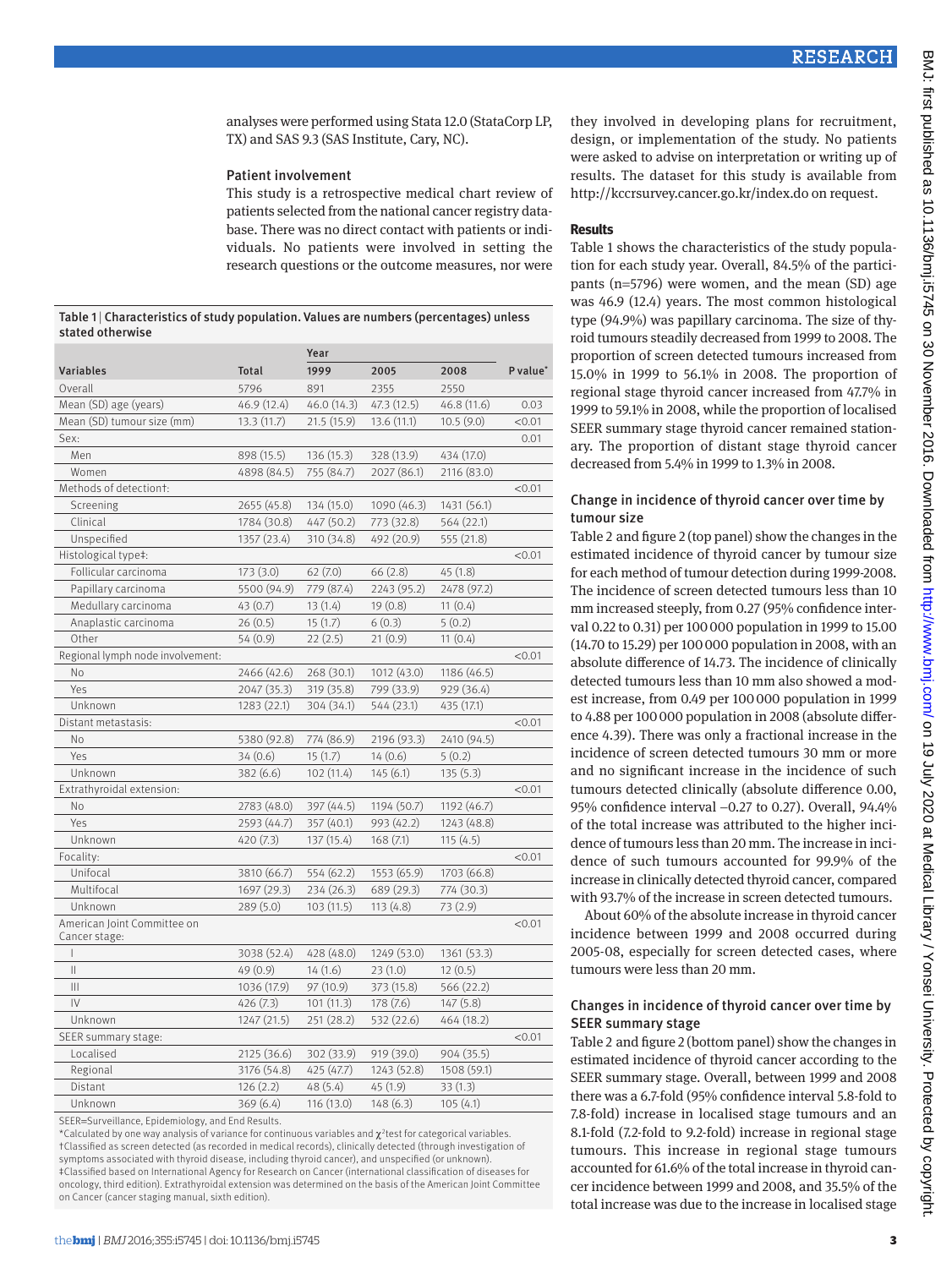| Table 2   Estimated age standardised incidences (95% confidence i |                                           |                       |                         |                                           |                           |                     | ntervals)* of thyroid cancer by methods of tumour detection, tumour size, and SEER summary stage, 1999, 2005, and 2008 |                                          |                        |
|-------------------------------------------------------------------|-------------------------------------------|-----------------------|-------------------------|-------------------------------------------|---------------------------|---------------------|------------------------------------------------------------------------------------------------------------------------|------------------------------------------|------------------------|
|                                                                   | 1999                                      |                       |                         | 2005                                      |                           |                     | 2008                                                                                                                   |                                          |                        |
| Variables                                                         | Screening                                 | Clinical              | Unknown                 | Screening                                 | Clinical                  | Unknown             | Screening                                                                                                              | Clinical                                 | Unknown                |
| Tumour size (mm):                                                 |                                           |                       |                         |                                           |                           |                     |                                                                                                                        |                                          |                        |
| $rac{10}{5}$                                                      | $0.27(0.22 \text{ to } 0.31)$             | $0.49$ (0.43 to 0.55) | 0.43(0.37 to 0.49)      | 4.80 (4.63 to 4.97)                       | 2.37 (2.25 to 2.49)       | 1.59 (1.49 to 1.69) | 15.00 (14.70 to 15.29)                                                                                                 | 4.88 (4.71 to 5.05)                      | 4.00 (3.84 to 4.15)    |
| $10 - 20$                                                         | 0.32(0.27 to 0.37)                        | 0.82 (0.74 to 0.90)   | 0.50(0.44 to 0.56)      | 3.39 (3.25 to 3.54)                       | 2.41 (2.28 to 2.54)       | 1.00 (0.92 to 1.08) | 6.86 (6.66 to 7.06)                                                                                                    | 2.85 (2.72 to 2.98)                      | 1.63 (1.53 to 1.73)    |
| $20 - 30$                                                         | $0.13$ $(0.10$ to $0.16)$                 | 0.76(0.68 to 0.83)    | 0.30(0.26 to 0.35)      | $0.67$ (0.60 to 0.73) 1.09 (1.00 to 1.17) |                           | 0.39(0.34 to 0.44)  | 0.97 (0.90 to 1.05)                                                                                                    | 0.89(0.81 to 0.96)                       | 0.45 (0.40 to 0.50)    |
| $\geq 30$                                                         | $0.17$ (0.13 to 0.21)                     | 0.97(0.88 t0 1.06)    | 0.32(0.27 to 0.37)      | 0.32(0.28 to 0.37)                        | 1.05(0.97 to 1.13)        | 0.32(0.28 to 0.37)  | 0.61 (0.55 to 0.68)                                                                                                    | 0.97(0.89 t01.05)                        | $0.42$ (0.37 to 0.47)  |
| Unspecified                                                       | 0.13 (0.10 to 0.16)                       | 0.30(0.25 to 0.35)    | 0.47(0.41 to 0.53)      | 0.21 (0.17 to 0.24)                       | $0.26$ $(0.21$ to $0.30)$ | 0.59(0.53 to 0.65)  | 0.27(0.23 to 0.31)                                                                                                     | $0.18$ (0.15 to 0.21)                    | 0.76 (0.69 to 0.83)    |
| SEER summary stage:                                               |                                           |                       |                         |                                           |                           |                     |                                                                                                                        |                                          |                        |
| Localised                                                         | $0.42$ (0.36 to 0.48) 1.16 (1.07 to 1.25) |                       | 0.56(0.49 to 0.62)      | 4.16 (4.00 to 4.32)                       | 2.80 (2.66 to 2.93)       | 1.19 (1.10 to 1.27) | 8.84 (8.61 to 9.07)                                                                                                    | 3.76 (3.60 to 3.91)                      | 1.73 (1.63 to 1.83)    |
| Regional                                                          | 0.37(0.32 to 0.42)                        | 1.57 (1.46 to 1.68)   | 1.04(0.95 to 1.13)      | 4.74 (4.57 to 4.91)                       | 3.90 (3.74 to 4.06)       | 2.01 (1.89 to 2.12) | 14.15 (13.86 to 14.44)                                                                                                 | 5.51 (5.33 to 5.70)                      | 4.50 (4.33 to 4.66)    |
| Distant                                                           | $0.09$ (0.06 to 0.12)                     | $0.21$ (0.17 to 0.25) | 0.06 (0.03 to 0.08)     | 0.17 (0.14 to 0.21)                       | 0.20(0.17 to 0.24)        | 0.03(0.02 to 0.04)  | 0.17 (0.14 to 0.20)                                                                                                    | $0.19$ (0.16 to 0.23)                    | 0.15 (0.12 to 0.18)    |
| Unknown                                                           | 0.13 (0.10 to 0.16)                       | 0.39(0.33 to 0.45)    | $0.37(0.32)$ to $0.42)$ | 0.32(0.27 to 0.36)                        | 0.27(0.23 to 0.31)        | 0.67(0.60 to 0.73)  | 0.55(0.49 to 0.60)                                                                                                     | 0.30(0.26 to 0.35)                       | $0.87(0.80)$ to $0.95$ |
| Total                                                             | 1.01 (0.89 to 1.13)                       | 3.34 (3.13 to 3.55)   | 2.02 (1.86 to 2.18)     | 9.39 (9.07 to 9.71)                       | 7.17 (6.89 to 7.45)       | 3.89 (3.68 to 4.10) | 23.71 (23.22 to 24.20)                                                                                                 | 9.76 (9.44 to 10.09) 7.25 (6.98 to 7.52) |                        |
| しししく                                                              | $\frac{1}{1}$                             |                       |                         |                                           |                           |                     |                                                                                                                        |                                          |                        |

SEER=Surveillance, Epidemiology, and End Results.<br>\*Calculated per 100 000 population. Segi's world standard population was used for age standardisation. \*Calculated per 100000 population. Segi's world standard population was used for age standardisation. SEER=Surveillance, Epidemiology, and End Results.

tumours. The incidence of distant stage thyroid cancer, however, increased little between 1999 and 2008.

A large increase was observed in the incidence of screen detected localised and regional stage cancers. The incidence of screen detected localised stage cancer increased by 8.4-fold from 1999 to 2008, and clinically detected localised stage thyroid cancer increased by 2.6-fold during the same period. The incidence of screen detected regional stage cancer increased by 38.2-fold, from 0.37 per 100000 population in 1999 to 14.15 per 100000 population in 2008. The incidence of clinically detected regional stage cancer increased by 3.5-fold from 1999 to 2008. In contrast, there was only a frac tional increase in the incidence of screen detected dis tant stage thyroid cancer, and there was no significant change in the incidence of clinically detected distant stage thyroid cancer (absolute difference -0.02, 95% confidence interval -0.14 to 0.10).

#### Subgroup analysis of regional SEER summary stage tumours

The regional SEER summary stage includes tumours with regional lymph node involvement and those with extrathyroidal extension. To better understand the true nature of the increase in the incidence of regional stage tumours over time, we further analysed the regional stage thyroid tumours by lymph node involvement (yes or no) and the degree of extrathyroidal extension (none, minimal, gross) according to the detection method by year (table 3 and fig 3). Most of the increase in incidence of regional stage thyroid cancer was due to lymph node involvement, about two thirds of which were with minimal extrathyroidal extension and one third without extrathyroidal extension. For the tumours without lymph node involvement, minimal extrathyroidal extension accounted for virtually all of the increase between 1999 and 2008. In terms of tumour detection method, there was a greater increase in the incidence of screen detected regional stage thyroid cancer than clin ically detected regional stage tumours (absolute difference 13.8 *v* 3.9), even for the tumours with lymph node involvement (absolute difference 8.3 *v* 2.2).

## Changes in tumour size over time by method of tumour detection

Overall, the median size of thyroid tumours decreased from 18 mm in 1999 to 8 mm in 2008 (see supplementary figure 1 and table 3). The size of screen detected tumours was notably smaller than that of clinically detected tumours (P <0.01); however, the magnitude of the decrease in median tumour size over time was greater for the clinically detected tumours (20 mm to 9 mm) than for the screen detected tumours (14.5 mm to 8 mm).

## Regional lymph node involvement by tumour size and method of tumour detection

Supplementary table 4 shows the status of regional lymph node involvement by tumour size according to the methods of tumour detection. Overall, even tumours less than 10 mm were found to have regional lymph node involvement in more than one fifth of cases: 22.8% in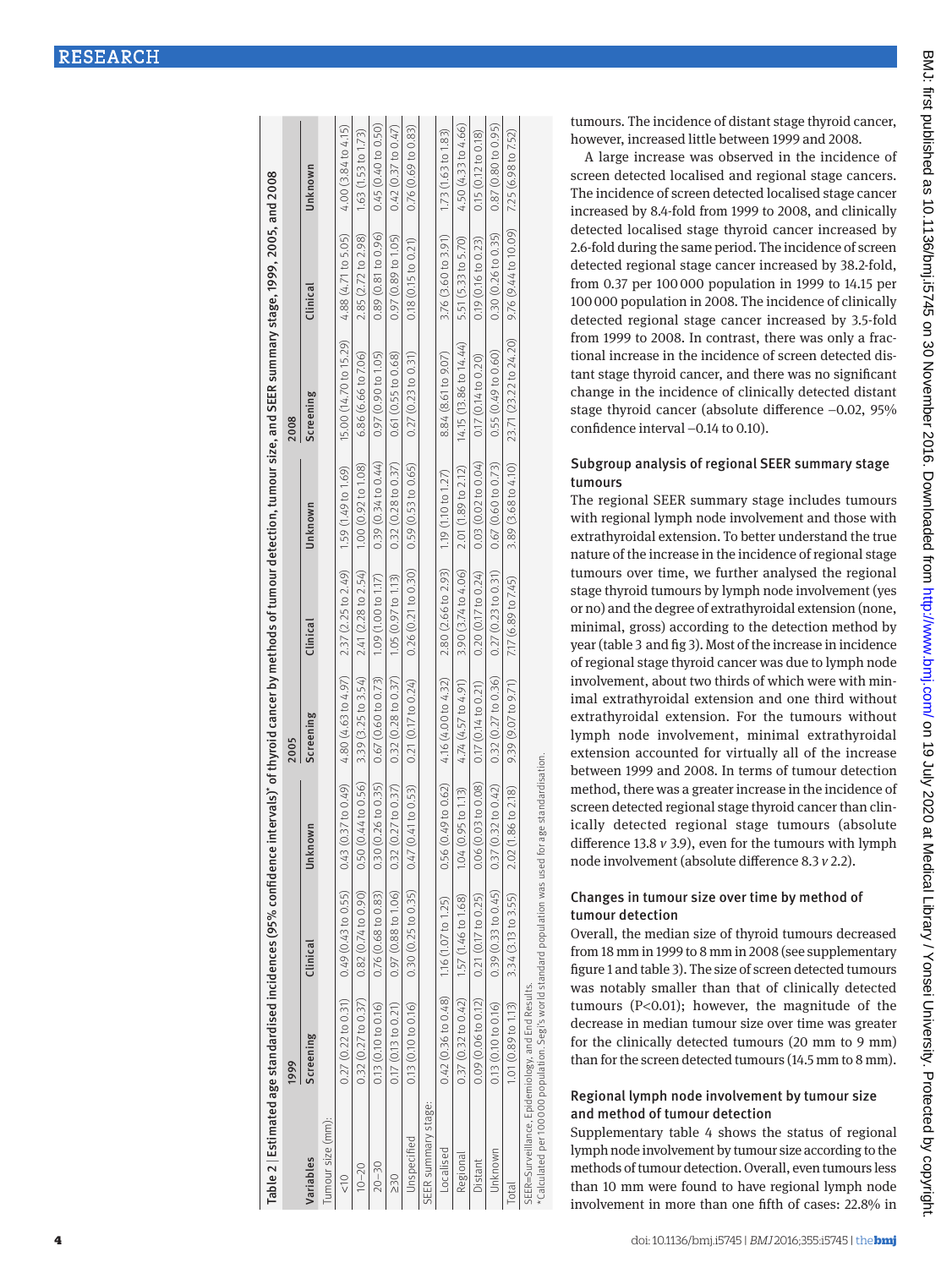4.50 (4.33 to 4.66)

 $\widehat{O}$ 33 to 5.7 Ë 5.51

14.44)

 $86<sup>10</sup>$ í.

14.15

 $(1.89 to 2.12)$ 

 $2.01$ 

 $(3.74 to 4.06)$ 



during 1999–2008 and 2005–2008 by tumour size (top panel) and by Surveillance, Epidemiology, and End Results (SEER) summary stage (bottom panel). Error bars represent 95% confidence intervals of differences in age standardised incidence

**Dierence in age standardised**

Difference in age standardised

**Dierence in age standardised**

Difference in age standardised

1999 and 28.4% in 2008. As the tumour size increased to 10–20 mm, 20–30 mm, and 30 mm or more, the proportion of cases with positive regional lymph node involvement increased accordingly. However, the method of tumour detection did not have any real impact on the status of regional lymph node involvement.

#### **Discussion**

Our study shows that most of the recent increases in the incidence of thyroid cancer in South Korea was due to greater detection of small (<20 mm) tumours, which accounted for 94.4% of the overall increase (34.4 per 100000 population) in the estimated incidence of thyroid cancer between 1999 and 2008. This increase is likely to be associated with the widespread practice of screening for thyroid cancer using ultrasonography, which started in the early 2000s in South Korea.<sup>822</sup> In our study, 97.1% of the increase in estimated incidence of thyroid cancer was due to greater detection of regional and localised stage tumours, for which five year relative rates of survival were 100.1% and 100.4%, respectively, in South Korea.23 This finding of more than 100% relative survival rates means that people who have thyroid cancer and who are more likely to be screened for the cancer might be healthier and have a lower risk of dying than the general population, even in

| Table 3   Estimated age standardised incidences (95% confidence intervals)' of thyroid cancer with regional stage by degree of extension and lymph node involvement according to methods of<br>tumour detection, 1999, 2005, and 2008 |           |          |         |           |          |                                                                                                                           |                                                                                                                                                                                             |          |         |
|---------------------------------------------------------------------------------------------------------------------------------------------------------------------------------------------------------------------------------------|-----------|----------|---------|-----------|----------|---------------------------------------------------------------------------------------------------------------------------|---------------------------------------------------------------------------------------------------------------------------------------------------------------------------------------------|----------|---------|
| Lymph node involvement                                                                                                                                                                                                                | 1999      |          |         | 2005      |          |                                                                                                                           | 2008                                                                                                                                                                                        |          |         |
| and extrathyroidal<br>extension                                                                                                                                                                                                       | Screening | Clinical | Unknown | Screening | Clinical | Unknown                                                                                                                   | Screening                                                                                                                                                                                   | Clinical | Unknown |
| No lymph node involvement:                                                                                                                                                                                                            |           |          |         |           |          |                                                                                                                           |                                                                                                                                                                                             |          |         |
| Minimal extension                                                                                                                                                                                                                     |           |          |         |           |          |                                                                                                                           | 0.09(0.05 to 0.12) 0.44 (0.36 to 0.52) 0.38 (0.30 to 0.45) 1.31 (1.19 to 1.43) 0.75 (0.66 to 0.84) 5.53 (5.30 to 5.77) 2.18 (2.03 to 2.73) 1.56 (1.43 to 1.69)                              |          |         |
| Gross extension                                                                                                                                                                                                                       |           |          |         |           |          |                                                                                                                           | 0.01 (0.00 to 0.02) 0.03 (0.01 to 0.05) 0.1 (0.00 to 0.01 0.08 to 0.15) 0.10 (0.07 to 0.03) 0.05 (0.03 to 0.08) 0.02 (0.01 to 0.04) 0.03 to 0.04) 0.01 to 0.04) 0.03 to 0.04) 0.01 to 0.04) |          |         |
| Subtotal <sup>†</sup>                                                                                                                                                                                                                 |           |          |         |           |          |                                                                                                                           | 0.10 (0.06 to 0.13) 0.47 (0.39 to 0.55) 0.38 (0.31 to 0.45) 1.47 (1.23 to 1.33) 0.75 (0.66 to 0.84) 5.99 (5.35 to 5.82) 2.20 (2.05 to 2.35) 1.58 (1.46 to 1.71)                             |          |         |
| Lymph node involvement:                                                                                                                                                                                                               |           |          |         |           |          |                                                                                                                           |                                                                                                                                                                                             |          |         |
| None                                                                                                                                                                                                                                  |           |          |         |           |          |                                                                                                                           |                                                                                                                                                                                             |          |         |
| Minimal extension                                                                                                                                                                                                                     |           |          |         |           |          |                                                                                                                           | 0.13 (0.44 to 0.61) 0.49 (0.41 to 0.57) 1.43 (1.30 to 1.55) 1.46 (1.33 to 1.59) 0.77 (0.68 to 0.86) 5.48 (5.24 to 5.72) 2.06 (1.91 to 2.21) 2.00 (1.86 to 2.15)                             |          |         |
| Gross extension                                                                                                                                                                                                                       |           |          |         |           |          |                                                                                                                           | 0.01 (0.00 to 0.02) 0.05 (0.03 to 0.03) 0.03 (0.00 to 0.03 (0.08 to 0.15) 0.14 (0.10 to 0.05) 0.04 (0.02 to 0.05) 0.11 (0.08 to 0.15) 0.02 to 0.03) 0.03 (0.00 to 0.03)                     |          |         |
| Subtotal#                                                                                                                                                                                                                             |           |          |         |           |          | $0.27$ (0.21 to 0.33) 1.10 (0.98 to 1.22) 0.66 (0.57 to 0.75) 2.87 (2.70 to 3.05) 2.49 (2.32 to 2.66) 1.26 (1.14 to 1.38) | 8.56 (8.27 to 8.86) 3.31 (3.12 to 3.50) 2.91 (2.74 to 3.09)                                                                                                                                 |          |         |

regional stage thyroid cancer without regional lymph node involvement †Represents age standardised incidence of regional stage thyroid cancer without regional lymph node involvement. ‡Represents age standardised incidence of regional stage thyroid cancer that involves regional lymph node. Segi's world standard population was used for age standardisation. \*Calculated per 100000 population. Segi's world standard population was used for age standardisation. fRepresents age standardised incidence of \*Calculated per 100000 population.

Total 0.37 (0.32 to 0.42) 1.57 (1.46 to 1.68) 1.04 (0.95 to 1.13) 4.74 (4.57 to 4.91) 3.90 (3.74 to 4.06) 2.01 (1.89 to 2.12) 14.15 (13.86 to 14.44) 5.51 (5.33 to 5.70) 4.50 (4.33 to 4.66)

4.74 (4.57 to 4.91)

1.04 (0.95 to 1.13)

1.57 (1.46 to 1.68)

 $0.37(0.32 to 0.42)$ 

Total

 $3.901$ 

BMJ: first published as 10.1136/bmj.i5745 on 30 November 2016. Downloaded from http://www.bmj.com/ on 19 July 2020 at Medical Library / Yonsei University. Protected by copyright BMJ: first published as 10.1136/bmj.6745 on 30 November 2016. Downloaded from <http://www.bmj.com/> 9 July 2020 at Medical Library / Yonsei University. Protected by copyright.

r Represents age standardised incidence of regional stage thyroid cancer that involves regional lymph node.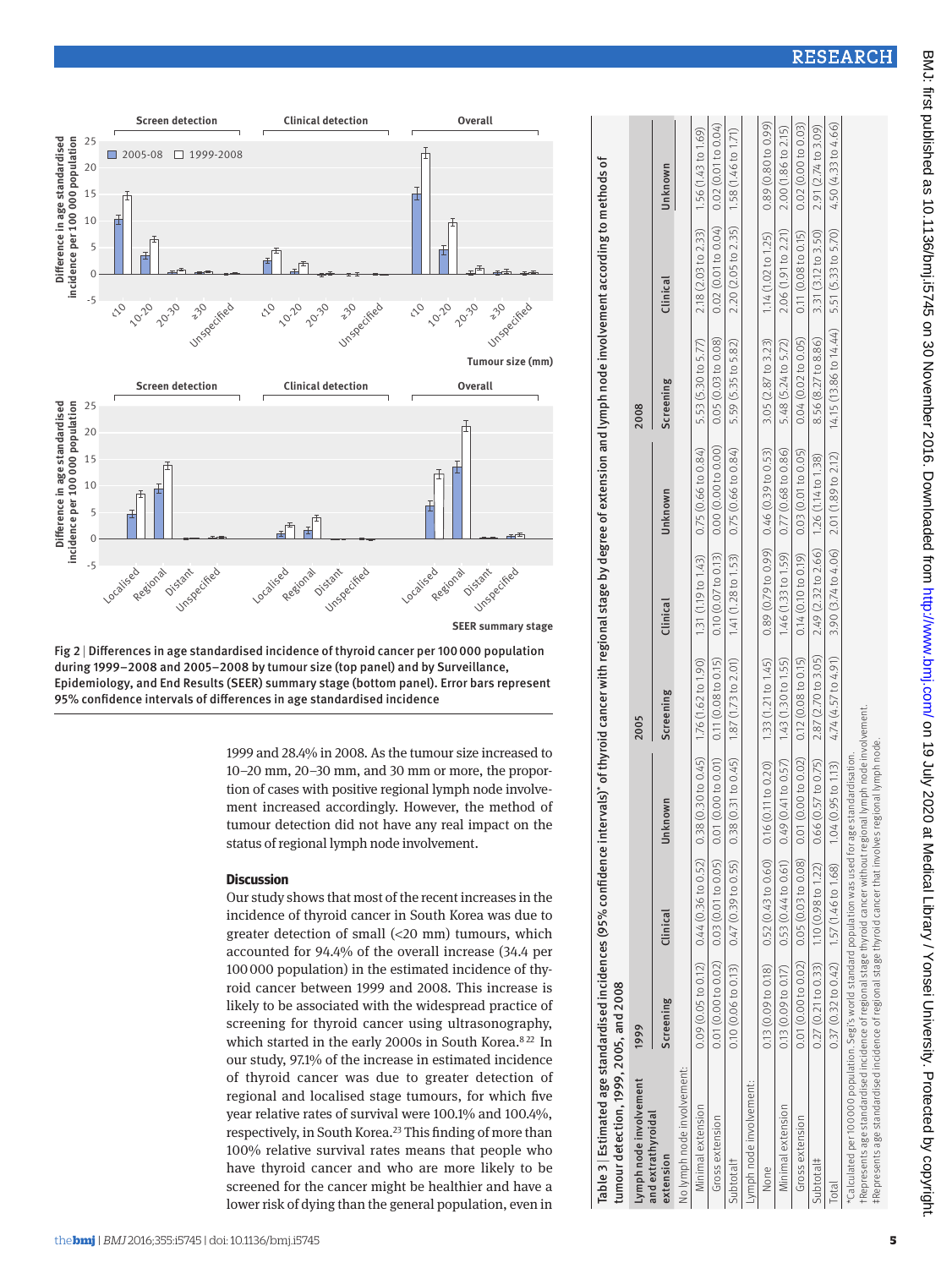

Fig 3 | Absolute change over time in incidence of regional stage thyroid cancer by lymph node involvement and degree of extrathyroidal extension according to detection methods. Error bars represent 95% confidence intervals of differences in age standardised incidence during study period

those with regional stage thyroid cancer by Surveillance, Epidemiology, and End Results (SEER) summary stage.

The increase in the estimated incidence of screen detected tumours only accounted for 66.1% of the total increase in incidence of thyroid cancer between 1999 and 2008, and clinically detected tumours accounted for an additional 18.7% of the increase. Some might argue that this finding is inconsistent with the idea of overdetection as a major contributor to the recent thyroid cancer "epidemic." However, we believe the opposite to be true. Overdetection of clinically indolent thyroid cancers is the best explanation for the observed findings in our study.

In fact, routine ultrasound examination and biopsy of any thyroid nodule less than 10 mm is not recommended in the absence of high risk clinical features.<sup>24</sup> Interestingly, the median size for clinically detected tumours was only 9 mm in 2008 (it was 20 mm in 1999), which was similar to the median size of 8 mm for screen detected tumours in 2008 (see supplementary figure 1). Practically, tumours of 8-9 mm are just too small for patients to notice or doctors to find at such high rates. To be palpable or to cause symptoms at such a size the tumours would all have to be located at the isthmus or external surface of the thyroid, or be invading or pressing on the trachea, recurrent laryngeal nerve, or oesophagus, which is extremely unlikely. This raises serious questions about the true nature of clinically detected thyroid cancer, because it is not possible that so many tumours of less than 20 mm were detected clinically.

Furthermore, about 60% of the total increase in thyroid cancer incidence between 1999 and 2008 occurred over just three years (2005-08), and the rising trend continued even after that period (fig 1). However, in 2014 a public awareness campaign was launched against routine screening for thyroid cancer, and within one year there was a 35% decrease in the number of thyroid cancer surgeries undertaken.25 Taken together with the accumulating data—which showed that mortality from thyroid cancer had remained stable for decades, despite the rapid increase in its incidence (fig  $1$ )<sup>826</sup>—our findings provide further evidence for overdetection as a major contributor to the current thyroid cancer "epidemic" in South Korea.

#### Strengths and weaknesses of this study

Our study is meaningful as a nationwide survey that shows the change in incidence of thyroid cancer over time using a representative random sample of patients from cancer registry data. In addition, the study enables a better understanding of the mechanisms by which the incidences of thyroid cancer have recently increased, by analysing the data according to the methods of tumour detection and detailed pathological findings, including the size of tumour and nodal status.

However, this study has some limitations. Our data might have a misclassification bias for methods of tumour detection, which could cause either underestimation or overestimation of the incidence rate in specific subgroups. However, in our study, we used sample weights to calculate an unbiased estimate after adjusting for the non-response units. Indeed, the estimated incidence from NEST data was similar to the real incidence from cancer registry data (see supplementary tables 1 and 2). In addition, the estimated proportion of clinically detected cases from our findings in 2008 was similar to those from the Korea National Cancer Screening Survey study in 2009.<sup>27</sup> Nevertheless, because of the relatively short follow-up, we could not secure the long term survival outcome data, which is the inherent limitation of this study of thyroid cancer.

#### Comparison with other studies

The reason for the increasing incidence of thyroid cancer in the past decade has been well debated and summarised in recent reviews.28 29 Many experts suggested that the increase was a result of imaging tools being used more often for screening<sup>8 9 11 26 30</sup>; others called for more epidemiological studies searching for yet unidentified causal factors.<sup>12-14</sup>

Some studies have shown that the incidences of small and large advanced stage thyroid cancer have increased.<sup>1231</sup> Furthermore, a study of data from tertiary referral hospitals in the United States reported that the proportion of incidentally detected thyroid tumours not associated with symptoms did not increase, despite the increasing number of thyroid cancer cases overall.32 One study found that tumour size, invasion, lymph node involvement, and distant metastasis in patients with thyroid cancer detected incidentally were no different from those in patients with non-incidentally detected cancer.14 These findings, however, could be explained by the indolent nature of well differentiated thyroid tumours, which can grow to be large and can go undetected (even with lymph node involvement, as shown in this study, and extrathyroidal extension) until it is discovered incidentally through imaging investigations.33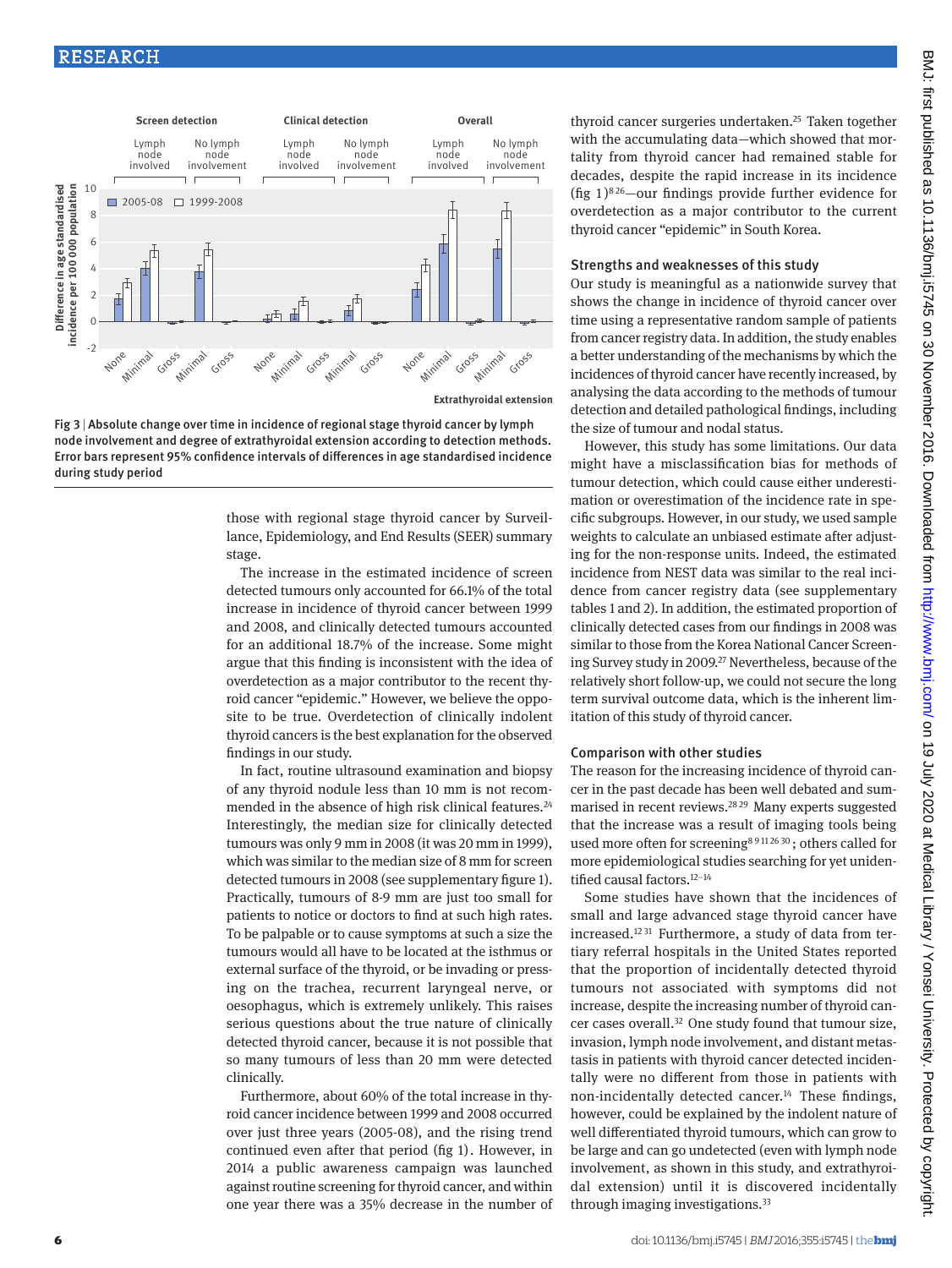To date, the only confirmed risk factor for thyroid cancer is exposure to ionising radiation.34 In South Korea, however, there were no discernible sources of additional radiation exposure other than the medical use of radioisotopes and diagnostic procedures, such as computed tomography.<sup>11 27 35</sup> Even if there were some increases in the incidence of thyroid cancer as a result of all those environmental factors, their contribution would be small. If the steep increase in incidence of thyroid cancer in South Korea is not a result of overdetection, it is hard to find a reasonable explanation for our findings of a 20.1-fold increase in small tumours (<10 mm) and an 8.1-fold increase in regional stage tumours over the period 1999 to 2008.

Overdetection starts at the macro level, with how healthcare service is paid for at the system level, and extends down to the micro level, with how pathological specimens are processed now compared with how they were examined 30 years ago.<sup>28 29</sup> The increase in thyroid cancer incidence in South Korea coincides with the widespread use of ultrasound examination in local clinics, which followed reform of the nation's healthcare system in 2000. Many hospitals and clinicians encouraged routine health checks, which included the option of screening for thyroid cancer (for an additional fee, as this was not covered by national health insurance). A study of 10 major hospitals showed that the annual number of ultrasound examinations of the thyroid almost doubled between 2001 and 2004, and the annual number of examinations using ultrasound guided fine needle aspiration almost quadrupled during the same period. $22$  At the microscopic level, more careful examination of resected thyroid specimens could well have contributed to the increase in incidence of thyroid cancer.36

Generally, only nodules of more than 1 cm are recommended for further evaluation.24 If there is no increase in size or evidence of clinical progression of the tumour, some investigators recommend clinical observation for small papillary thyroid cancers, because they do not usually develop so aggressively.37–40 In South Korea, there was no discrete guideline for further evaluation of thyroid nodules until 2010, when the Korean Endocrine Society published a new guideline recommending the use of fine needle aspiration cytology for thyroid nodules of more than 5 mm.<sup>41</sup> However, because small papillary tumours are usually less aggressive there has been growing concern about the potential harm from side effects of unnecessary evaluation and subsequent treatment. Recently, a multidisciplinary expert committee, organised by the National Cancer Center Korea, developed a guideline for thyroid cancer screening. A consensus was that thyroid ultrasonography is not routinely recommended for healthy people.42

#### Conclusion and policy implications

Our study shows that the increase in the incidence of thyroid cancer in South Korea mainly resulted from overdetection, most likely as a result of widespread use of sensitive imaging tools (eg, ultrasound examination). Considering the increase in thyroid cancer incidence, $12$  the financial burden of using ultrasound to detect small tumours (and the often unnecessary subsequent surgery) is expected to rise rapidly.5–7 Concerted efforts are needed at national level to reduce unnecessary ultrasound examination of the thyroid in the asymptomatic general population, unless clinically indicated.

We thank the hospital staff and colleagues who collected patient information for the NEST study.

Contributors: SP and C-MO contributed equally to this study, and are joint first authors. All authors contributed to the data analysis and interpretation of the results, and reviewed and approved the final manuscript. JSL, the guarantor, had full access to all of the data in the study and takes responsibility for the integrity of the data and the accuracy of the data analysis. SP coordinated the study and wrote the manuscript. C-MO analysed the data and wrote the manuscript. SP, Y-JW, H-JK, and Y-JL collected and interpreted the data. HC, K-WJ, Y-JW, J-KJ, H-JK, K-SC, Y-JL, and JSL contributed to the discussion and reviewed and edited the manuscript.

Funding: This work was supported by a grant from the National Cancer Center (NCC-1310223 and NCC-1032020). The views expressed in this article are those of the authors and do not necessarily represent the views of the NCC, Goyang, Korea. The NEST survey was conducted with funding support from the NCC (NCC-1032020). The funders had no role in coordinating the study or writing the manuscript.

Competing interests: All authors have completed the ICMJE uniform disclosure form at www.icmje.org/coi\_disclosure.pdf and declare: no support from any organisation for the submitted work; no financial relationships with any organisations that might have an interest in the submitted work in the previous three years; and no other relationships or activities that could appear to have influenced the submitted work.

Ethical approval: This research protocol was approved by the National Cancer Center institutional review board (NCC2015-0152).

Data sharing: The dataset for the NEST study is available on request (http://kccrsurvey.cancer.go.kr/index.do). Informed consent was not obtained, but the presented data are anonymised and the risk of identification is low.

Transparency: The lead author (JSL) affirms that the manuscript is an honest, accurate, and transparent account of the study being reported; that no important aspects of the study have been omitted; and that any discrepancies with the study as planned (and, if relevant, registered) have been explained.

This is an Open Access article distributed in accordance with the Creative Commons Attribution Non Commercial (CC BY-NC 3.0) license, which permits others to distribute, remix, adapt, build upon this work non-commercially, and license their derivative works on different terms, provided the original work is properly cited and the use is non-commercial. See: http://creativecommons.org/licenses/ by-nc/3.0/.

- 1 La Vecchia C, Malvezzi M, Bosetti C, et al. Thyroid cancer mortality and incidence: a global overview. *Int J Cancer* 2015;136:2187-95. doi:10.1002/ijc.29251.
- Jung KW, Park S, Kong HJ, et al. Cancer statistics in Korea: incidence, mortality, survival, and prevalence in 2009. *Cancer Res Treat* 2012;44:11-24. doi:10.4143/crt.2012.44.1.11.
- Won YJ, Sung J, Jung KW, et al. Nationwide cancer incidence in Korea, 2003-2005. *Cancer Res Treat* 2009;41:122-31. doi:10.4143/ crt.2009.41.3.122.
- 4 Ferlay J, Soerjomataram I, Ervik M, et al. *GLOBOCAN 2012 v1.0, cancer incidence and mortality worldwide: IARC CancerBase No. 11.*International Agency for Research on Cancer, 2013, http:// globocan.iarc.fr.
- Lee KS, Chang HS, Lee SM, Park EC. Economic burden of cancer in Korea during 2000-2010. *Cancer Res Treat* 2015;47:387-98. doi:10.4143/crt.2014.001.
- Rahib L, Smith BD, Aizenberg R, Rosenzweig AB, Fleshman JM, Matrisian LM. Projecting cancer incidence and deaths to 2030: the unexpected burden of thyroid, liver, and pancreas cancers in the United States. *Cancer Res* 2014;74:2913-21. doi:10.1158/0008-5472. CAN-14-0155.
- Lubitz CC, Kong CY, McMahon PM, et al. Annual financial impact of well-differentiated thyroid cancer care in the United States. *Cancer* 2014;120:1345-52. doi:10.1002/cncr.28562.
- 8 Ahn HS, Kim HJ, Welch HG. Korea's thyroid-cancer "epidemic" screening and overdiagnosis. *N Engl J Med* 2014;371:1765-7. doi:10.1056/NEJMp1409841.